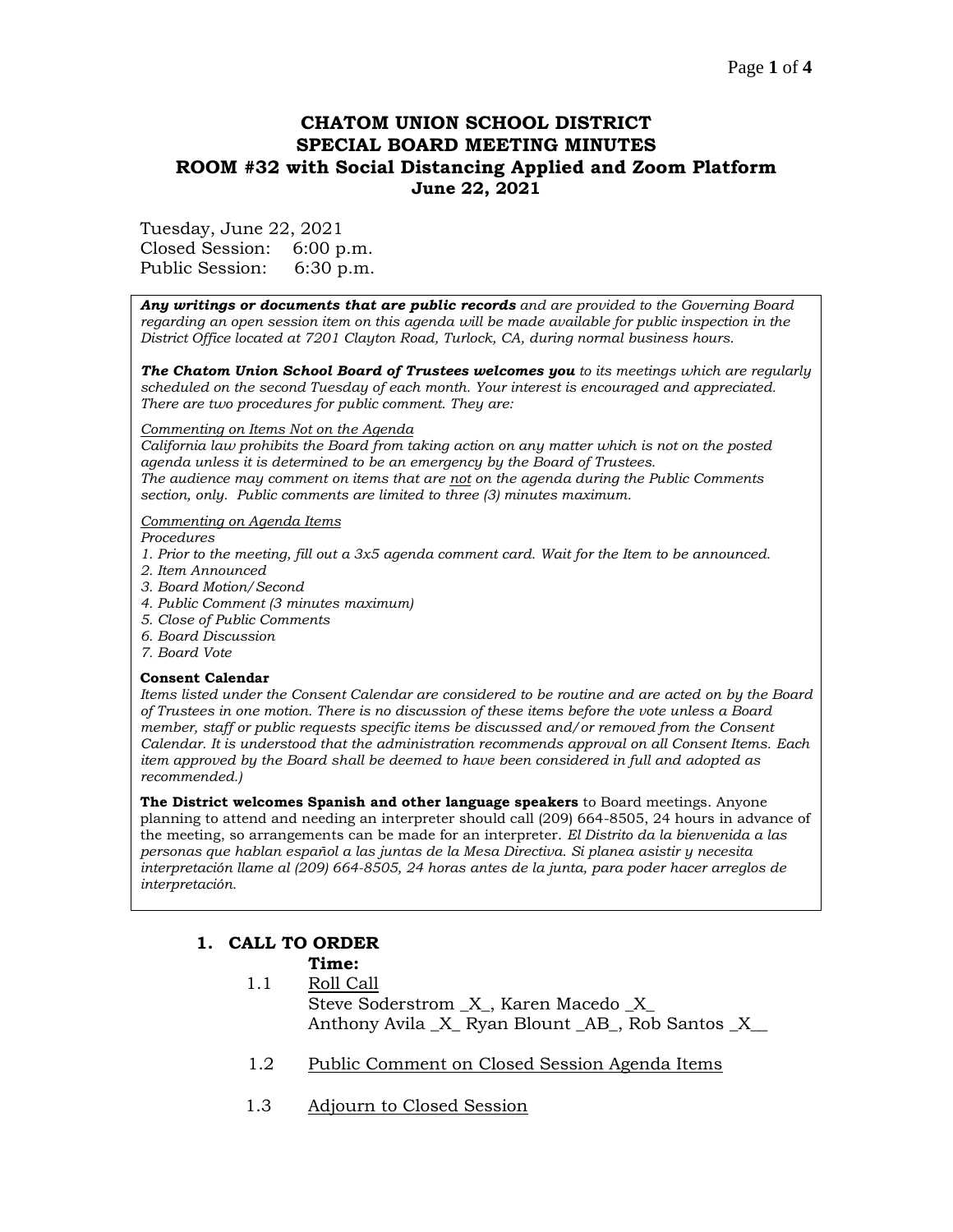## **2. CLOSED SESSION**

*Disclosure of Items Discussed in Closed Session (Gov. Code 54947.7)*

- 2.1 Public Employee Appointment
	- 2.1.1 2.5 hr. Paraeducator
	- 2.1.2 3.5 hr. C.A.R.E. Paraeducator
	- 2.1.3 .75 hr. Yard/Cafeteria Supervisor (11:30-12:15 p.m.)
	- 2.1.4 1.5 hr. Yard/Cafeteria Supervisor (11:00-12:30 p.m.)
	- 2.1.5 1 hr. Yard/Cafeteria Supervisor (7:10-8:10 a.m.)
	- 2.1.6 Food Service Worker II
	- 2.1.7 5.75 hr. Bilingual Paraeducator
	- 2.1.8 2.5 hr. Paraeducator
- 2.2 Public Employees Discipline/Dismissal/Release/Non- reelection/Leaves of Absence/Resignation/Retirements And Resolution Regarding Reduction or Discontinuance of Source (Gov. Code 44949 (e) and Gov. Code 44955)
- 2.3 Adjournment Back to Public Session

## **3. OPEN SESSION: CALL TO ORDER**

- 3.1 Roll Call Steve Soderstrom  $X$ , Karen Macedo  $X$ Anthony Avila \_X\_ Ryan Blount \_AB\_, Rob Santos X
- 3.2 Flag Salute

The flag salute was led by Board President, Steve Soderstrom.

# 3.3 Report from Closed Session

Public Employee Appointment

- 2.5 hr. Paraeducator- Maria Mendez
- 3.5 hr. C.A.R.E. Paraeducator- Maria Mendez
- .75 hr. Yard/Cafeteria Supervisor (11:30-12:15 p.m.)- Silvia Rabago
- 1.5 hr. Yard/Cafeteria Supervisor (11:00-12:30 p.m.)- Maria Mendez
- 1 hr. Yard/Cafeteria Supervisor (7:10-8:10 a.m.)-Silvia Rabago
- Food Service Worker II- Pending
- 5.75 hr. Bilingual Paraeducator- Monica Evers
- 2.5 hr. Paraeducator- Silvia Rabago
- The Board approved the resignation of #06-22-2021-01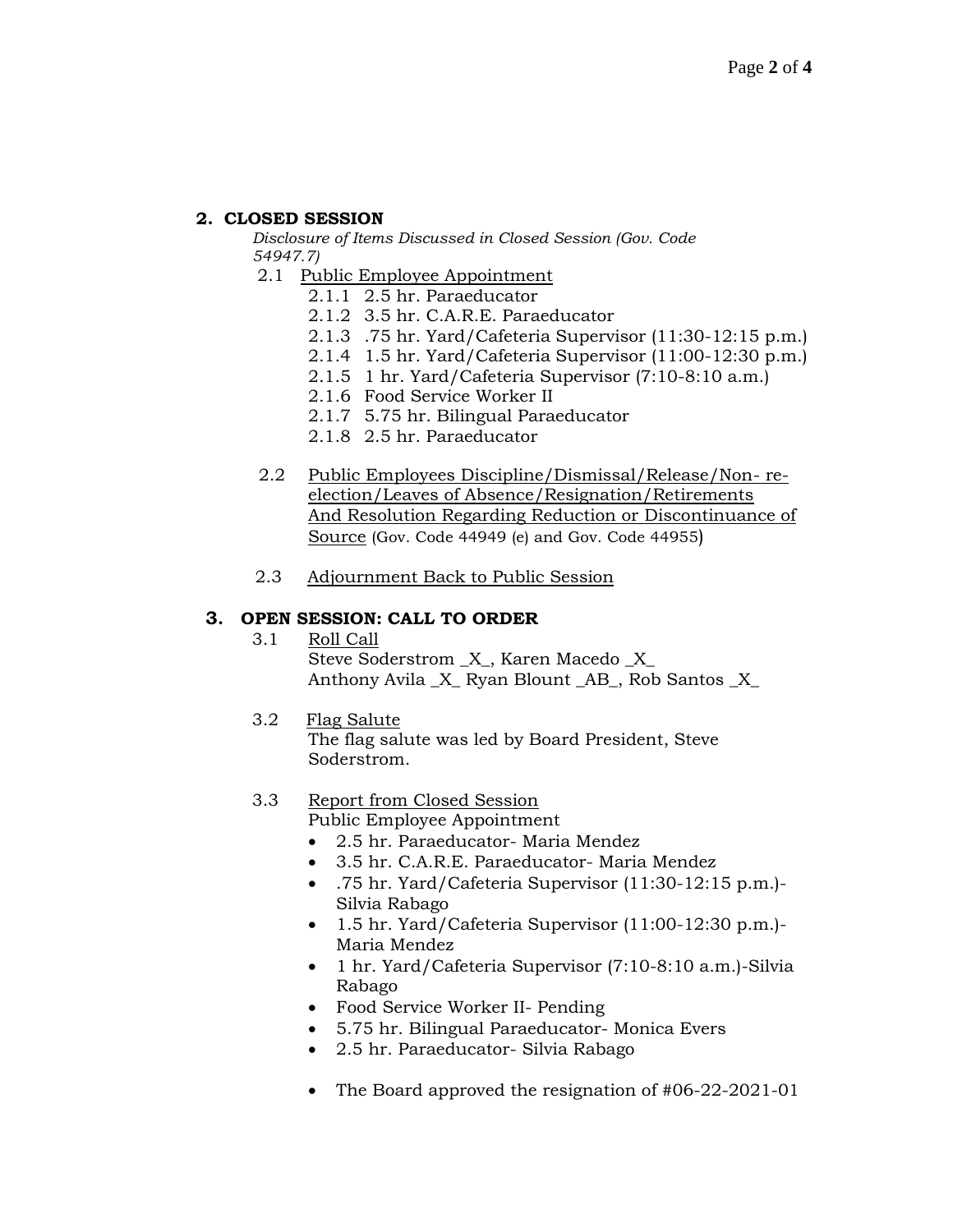3.4 Approval of Agenda APPROVED Motion: Anthony Avila Second: Karen Macedo Vote: Ayes 4 Noes 0 Abstentions 0

## **4. CONSENT CALENDAR**

- 4.1 Board Minutes
- 4.2 Fiscal Services Warrants/Payroll
- 4.3 Consider Renewal of Follett School Solutions, Inc. Contract
- 4.4 Consider Renewal of California School Boards Association (CSBA) GAMUT Online Contract and CSBA Membership
- 4.5 Declaration of Obsolete Items APPROVED Motion: Rob Santos Second: Anthony Avila Vote: Ayes 4 Noes 0 Abstentions 0

### **5. PUBLIC COMMENT/RECOGNITION/COMMUNICATION**

No public comment was given at this meeting.

### **6. INFORMATION**

#### **7. ACTION**

- 7.1 Consider Approval of California State Water Resources Agreement with Chatom Union School District for Mountain View Middle School Drinking Water Project The Board approved the District to move forward with submitting the grant application to the State Water Board APPROVED Motion: Anthony Avila Second: Karen Macedo Vote: Ayes 4 Noes 0 Abstentions 0
- 7.2 Consider Approval of Chatom Union School District Pavement Project(s) The Board approved G. Hedgecock Incorporated for the pavement project APPROVED Motion: Anthony Avila Second: Rob Santos Vote: Ayes 4 Noes 0 Abstentions 0
- 7.3 Consider Approval of Revised Board Policy 1312.3 and Administrative Regulation 1312.3 Related to Uniform Complaint Procedures APPROVED Motion: Karen Macedo Second: Rob Santos Vote: Ayes 4 Noes 0 Abstentions 0